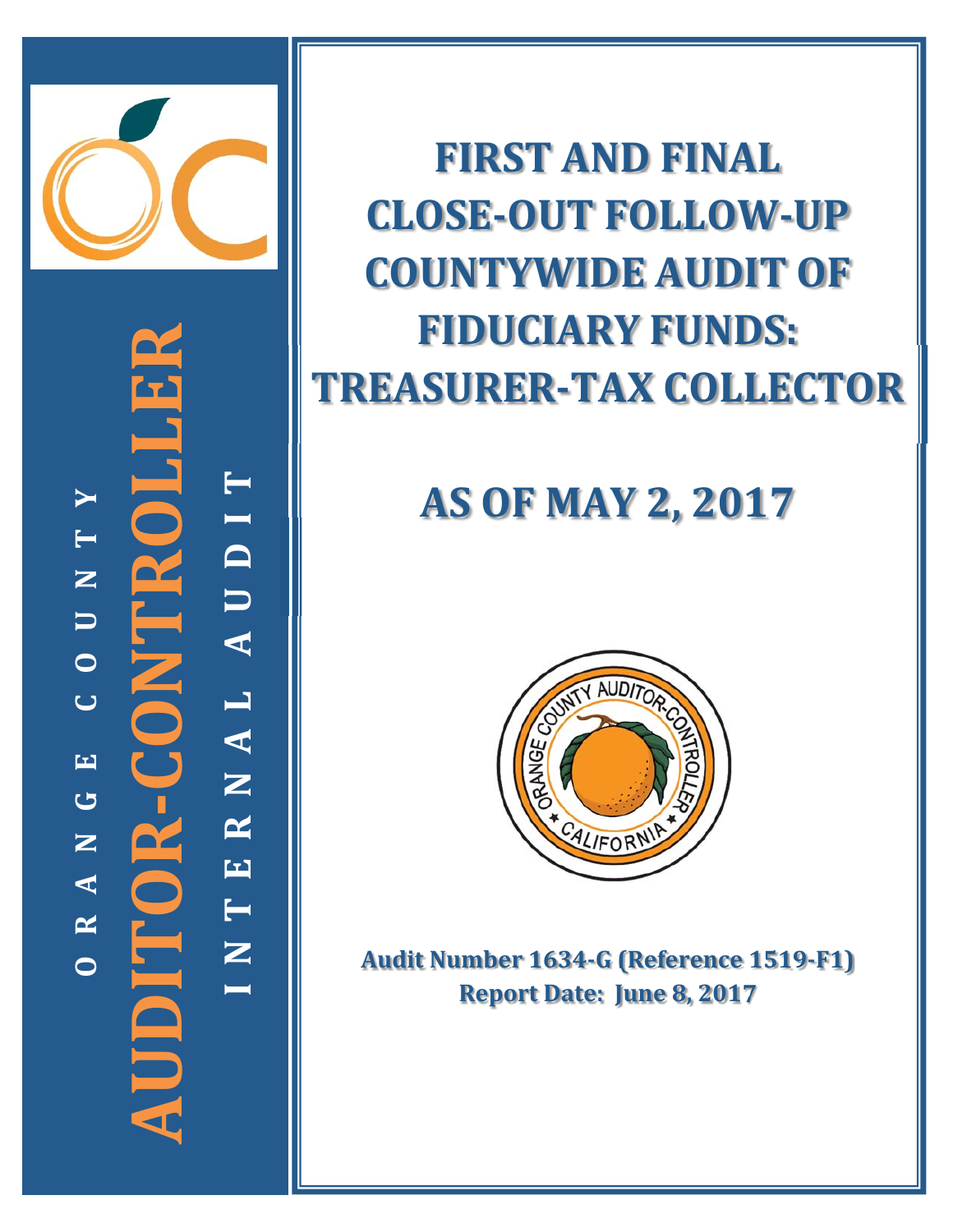

## **O R A N G E C O U N T Y AUDITOR‐CONTROLLER** I **N T ER N A** *L***<b>A U D I T**

### **Eric H. Woolery, CPA Orange County Auditor‐Controller**

**Scott Suzuki, CPA, CIA, CISA Assistant Director Michael Steinhaus, CPA, CGMA**

**Toni Smart, CPA Director, Internal Audit Audit Manager I**

**12 Civic Center Plaza, Room 200 Santa Ana, CA 92701**

Auditor-Controller Web Site www.ac.ocgov.com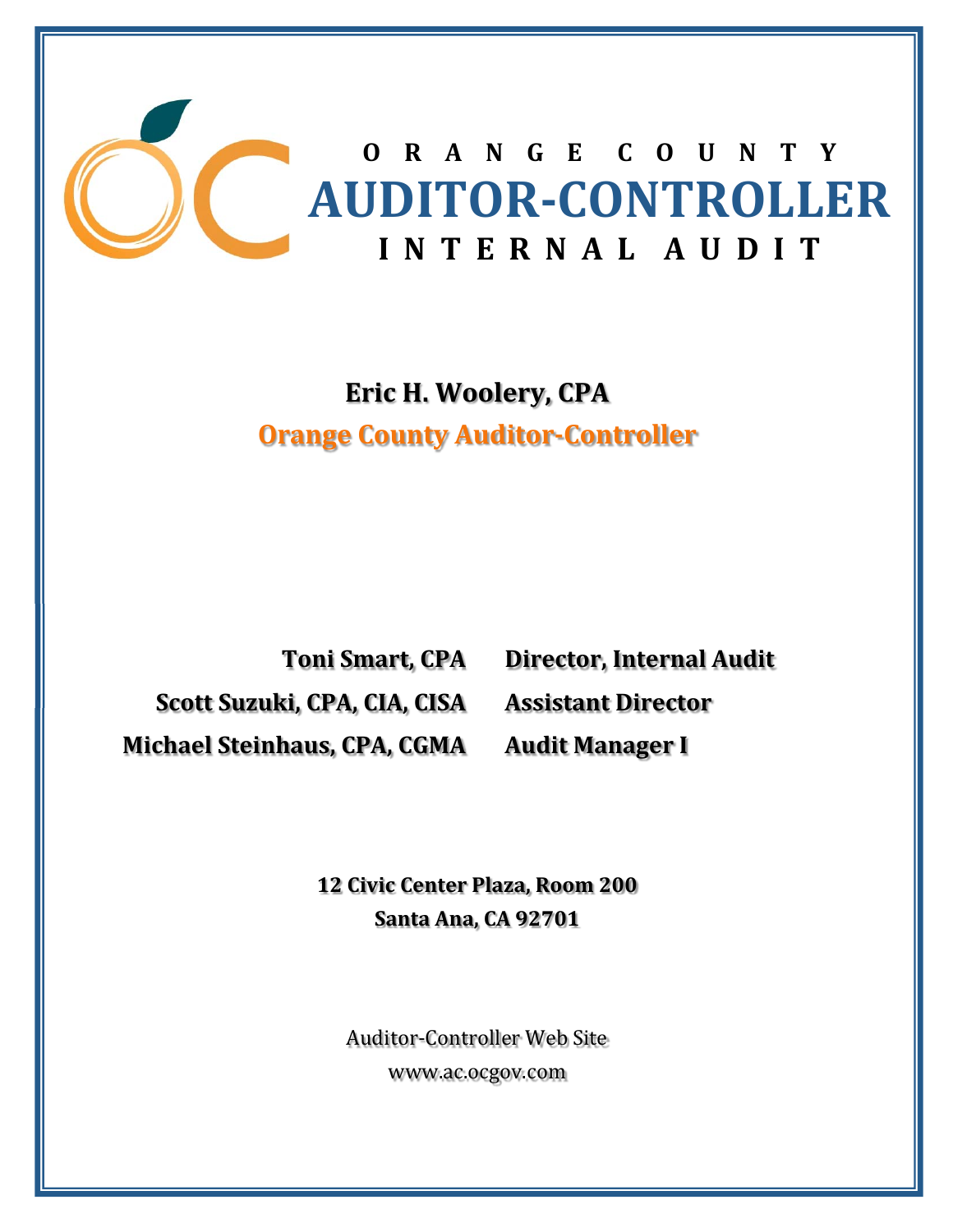

**ERIC H. WOOLERY, CPA**

AUDITOR-CONTROLLER



**Transmittal Letter** 

**Audit No. 1634-G (Reference 1519-F1)** 

**June 8, 2017** 

- **TO:** Shari L. Freidenrich Treasurer-Tax Collector
- **SUBJECT:** First and Final Close-Out Follow-Up Countywide Audit of Fiduciary Funds: Treasurer-Tax Collector, Original Audit No. 1519, Issued April 29, 2016

We have completed our First and Final Close-Out Follow-Up Countywide Audit of Fiduciary Funds for Treasurer-Tax Collector as of May 2, 2017. Our final report is attached for your review.

I submit an **Audit Status Report** quarterly to the Audit Oversight Committee (AOC) and a quarterly report to the Board of Supervisors (BOS) where I detail any critical and significant audit findings released in reports during the prior quarter and the implementation status of audit recommendations as disclosed by our Follow-Up Audits. Accordingly, the results of this Follow-Up Audit will be included in future status reports to the AOC and BOS.

Toni Smart, CPA, Director Auditor-Controller Internal Audit Division

#### **Attachments**

Other recipients of this report: Members, Board of Supervisors Members, Audit Oversight Committee Eric H. Woolery, Auditor-Controller Frank Kim, County Executive Officer Mark Malbon, Chief Assistant Treasurer-Tax Collector – Treasury JC Squires, Financial Manager, Treasurer-Tax Collector – Treasury Foreperson, Grand Jury Robin Stieler, Clerk of the Board of Supervisors Macias Gini & O'Connell LLP, County External Auditor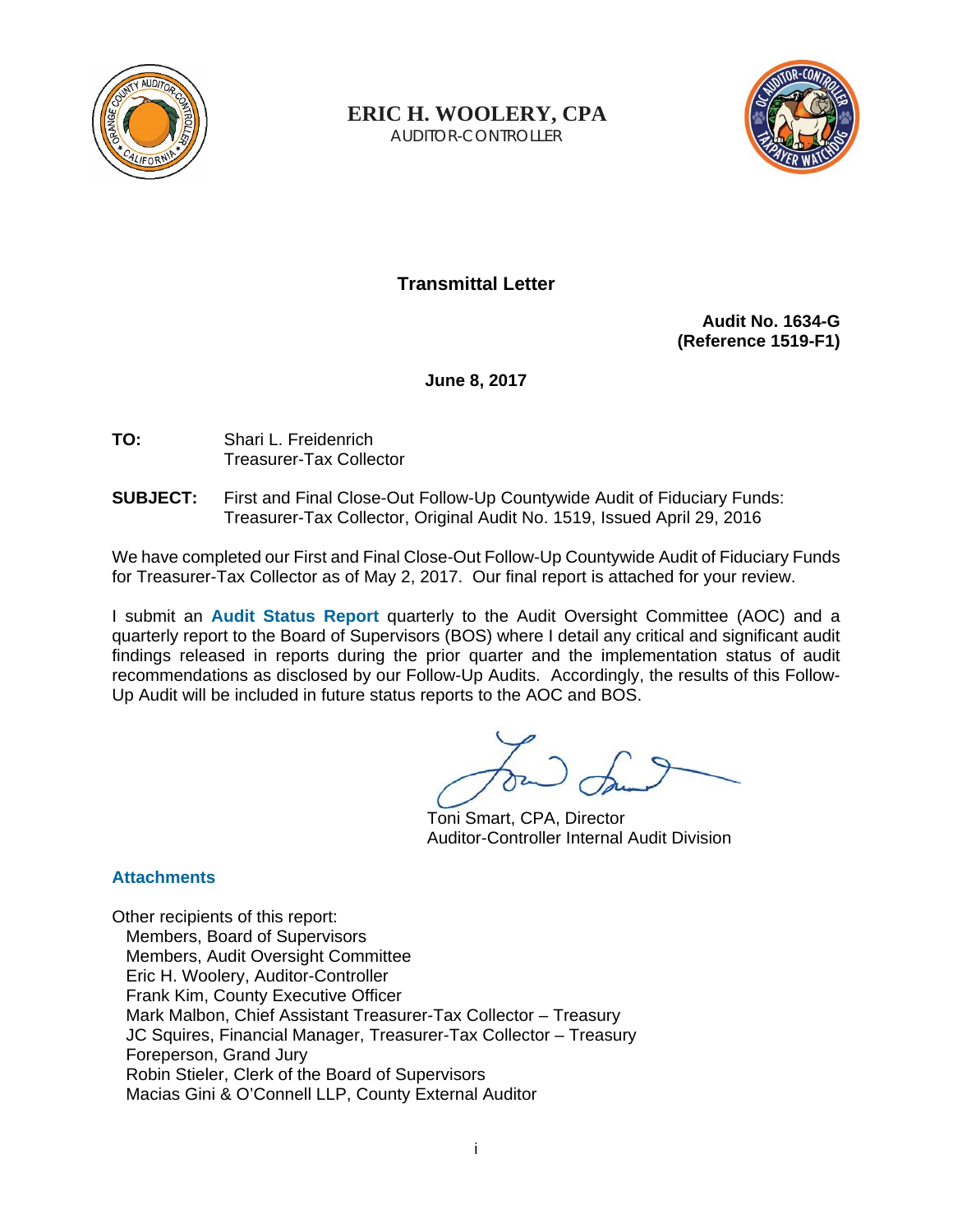

#### *First and Final Close-Out Follow-Up Countywide Audit of Fiduciary Funds: Treasurer-Tax Collector Audit No. 1634-G (Reference 1519-F1)*

**As of May 2, 2017**

| <b>Transmittal Letter</b>        |   |
|----------------------------------|---|
| <b>Internal Auditor's Report</b> |   |
| <b>SCOPE</b>                     | 1 |
| <b>BACKGROUND</b>                | 1 |
| <b>RESULTS</b>                   | 1 |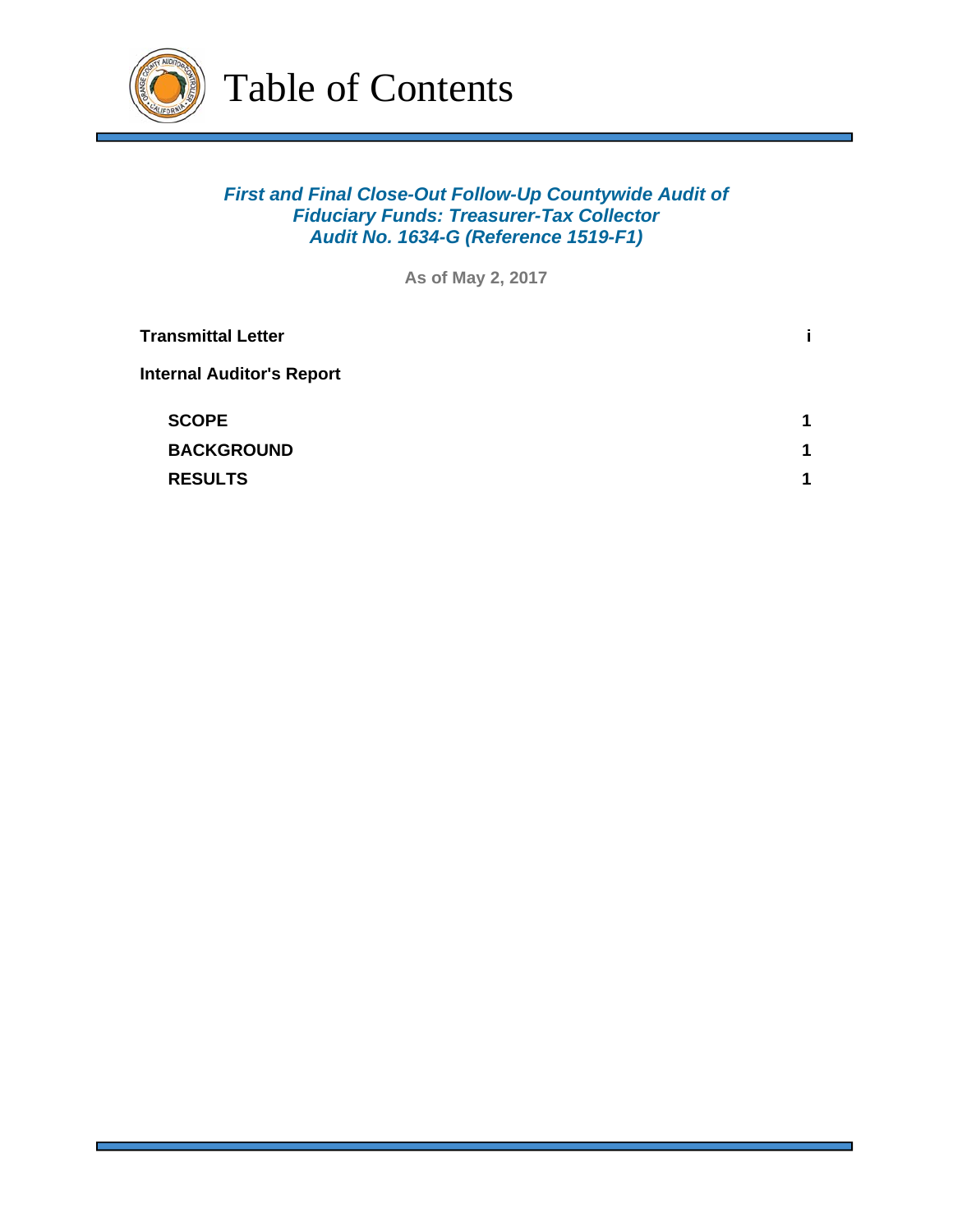

**Audit No. 1634-G June 8, 2017 (Reference 1519-F1)** 

| TO:   | Shari L. Freidenrich<br>Treasurer-Tax Collector                         |
|-------|-------------------------------------------------------------------------|
| FROM: | Toni Smart, CPA, Director<br>Auditor-Controller Internal Audit Division |

SUBJECT: First and Final Close-Out Follow-Up Countywide Audit of Fiduciary Funds: Treasurer-Tax Collector, Original Audit No. 1519, Issued April 29, 2016

#### **SCOPE**

We completed a First and Final Close-Out Follow-Up Countywide Audit of Fiduciary Funds: Treasurer-Tax Collector (T-TC). Our audit was limited to reviewing actions taken as of May 2, 2017, to implement the **three (3) recommendations** from our original audit.

#### **BACKGROUND**

We found that T-TC had eight fiduciary funds. Our audit of internal controls over the fiduciary funds administered by T-TC was performed to ensure the funds were properly administered, safeguarded, and maintained in compliance with County policy, procedures, and specific fund requirements for the year ended June 30, 2015. Our original audit identified **three (3) Control Findings**.

#### **RESULTS**

Our First Follow-Up Audit found that T-TC **implemented the three (3) recommendations** from the original audit. Because the recommendations were implemented, **this report represents the final close-out of the original audit.**

Based on our First Follow-Up Audit, the following is the implementation status of the three (3) original recommendations:

#### **Finding No. 1 – No Activity and Reconciliations for Funds 226 and 350 (Control Finding)**

**Recommendation No. 1:** The T-TC evaluate if they can close Funds 226 and 350. If the T-TC determines the funds should remain open, they should be reconciled monthly to the General Ledger to ensure the funds are accounted for and safeguarded.

Current Status: **Implemented.** Our First Follow-up Audit found that Funds 226 and 350 were deleted by the Auditor-Controller using COFAs 1723 and 1656, respectively. Because of the actions taken by T-TC, we consider this recommendation implemented.